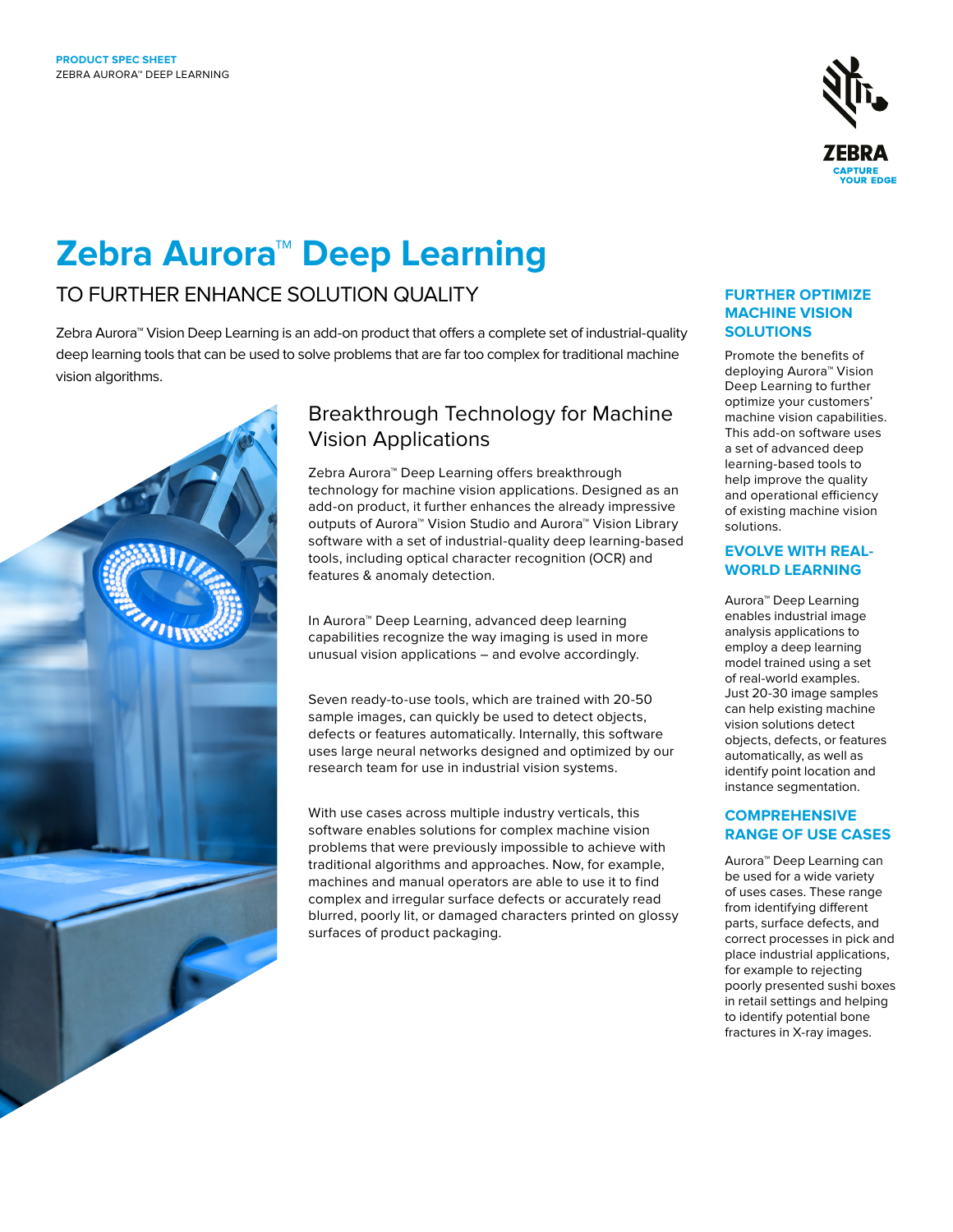#### **Why Choose Zebra Aurora™ Deep Learning?**

- Use it with Aurora™ Vision Studio to get a complete graphical environment solution for model training, so you can quickly design and deploy modern machine vision applications.
- There is no programming simply load your images, add labels and click 'Train'.
- Runs very fast on both GPU and CPU, and further performance optimization can be achieved with the use of industrial inference engines.

**CPU**

#### **Key Features**

| . .    |    |
|--------|----|
| o<br>ш | c, |
| о      | г  |

**Learns from few samples**

Typical applications require between 20 and 50 images for training. The more the better, but our software internally learns key characteristics from limited training set and then generates thousands of new artificial samples for effective training.

A modern GPU is required for effective training. At production, you can use either GPU or CPU. GPU will typically be 3-10 times faster (with the exception of Object Classification which is equally fast on CPU).

**Works on GPU and** 



**The highest performance**

Typical training time on a GPU is 5-15 minutes. Inference time varies depending on the tool and hardware between 5 and 100 ms per image.

#### **Deep Learning vs Traditional Machine Vision**

Deep Learning is a new reliable solution for machine vision problems that could not have been solved before. There are, however, applications that can still only be realized with traditional methods.

# How do you know which approach is better? Here's a quick guide:

#### **Deep Learning**

#### **Typical applications:**

- Surface inspection (cracks, scratches)
- Food, plant, wood inspection
- Plastics, injection moulding
- Textile inspection
- Medical imaging

#### **Typical characteristics:**

- Deformable objects
- Variable orientation
- Customer provides vague specifications with examples of good and bad parts
- Reliability: 99%

#### **Traditional machine vision**

#### **Typical applications:**

- Dimensional measurements
- Code reading
- Presence or absence checking
- Location of fiducials on PCB
- Print inspection

#### **Typical characterisitics:**

- Rigid objects
- Fixed orientation
- Customer provides formal specifications with tolerances
- Reliability: 100%